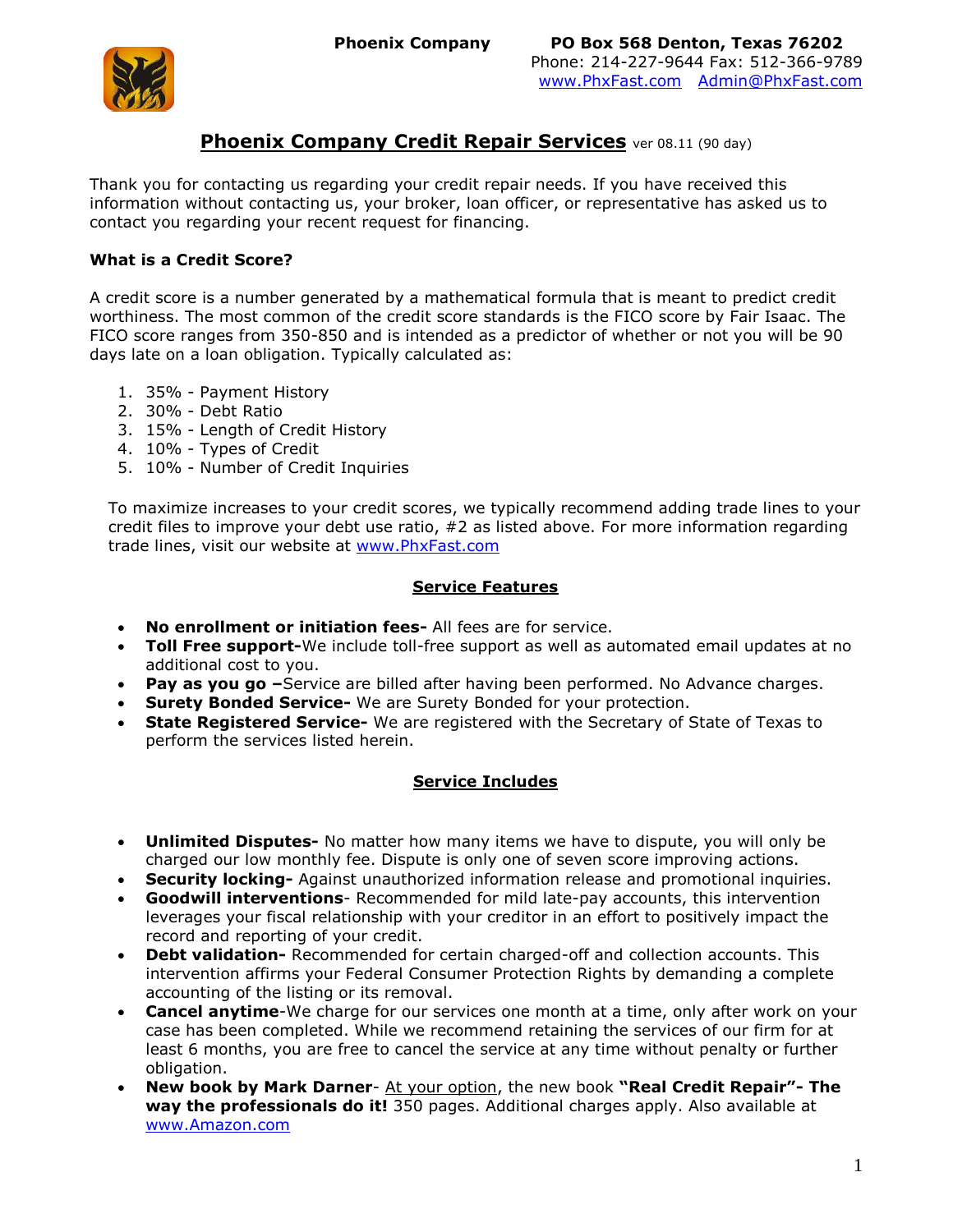

#### **Service Agreement**

**Services.** I understand that Phoenix Company is a dually authorized business in the State of Texas, and is fully bonded through the Great American Insurance Company located at 2424 W Missouri Ave, Phoenix Arizona, 85015. I understand this service communicates with all three credit bureaus Experian, Equifax and Trans-Union, to cause any negative credit information reported by said credit reporting agency which does not conform to requirements prescribed by law to be upgraded to a positive rating or deleted, as set forth in public law 91-508 (FAIR CREDIT REPORTING ACT).

**Guarantee.** I understand that Phoenix Company quarantees to continue to present my case through written correspondence until said information is upgraded to a positive rating or deleted according to the program authorization I have selected. Monthly billing after services have been rendered will continue until client cancels the program through written (includes email) correspondence.

**Power of Substitution.** I have this day made, constituted and appointed, and by these present do make, constitute and appoint Phoenix Company a dually organized business in the State of Texas, or their representative(s), true and lawful Representative(s) for me, and in my name, place and stead, to act on my behalf with any necessary credit reporting agency (ies) and/or creditor(s), hereby giving and granting said representative(s) full power and authority to do and perform any and all acts whatsoever requisite and necessary to be done in and about the premises, as fully and to all intents and purposes as I might or could do if personally present, with full power of substitution and revocation, hereby ratifying and confirming all that said Representative(s) or his/their substitute shall lawfully do in the premises thereof.

**Time Frames.** I understand Phoenix Company is not responsible for, and does not control the duration of time that a credit reporting agency or creditor may take to respond. I understand this may take several weeks or longer, Phoenix Company will continue to make efforts on behalf of the client until the service agreement is cancelled in writing.

**Client Actions and Responsibilities.** I understand that I am responsible for obtaining and providing the consumer copy of my/our credit reports to Phoenix Company. I further understand it is my/our responsibility to notify Phoenix Company if a response is not received from a credit reporting agency and/or creditor within a reasonable period of time. I agree to defend, indemnify and hold Company and its members, managers, employees and agents harmless from and against any and all claims, demands, actions, liabilities, costs or damages arising out of Company's provision of services to the Client under this agreement or the Client's breach of the Agreement, except for claims, depends, actions, liabilities, costs or damages arising out of Company's gross negligence or willful misconduct. I further agree to pay Company's reasonable attorneys' fees and costs arising from any actions or claims eligible for indemnification under this Agreement.

**Limitations.** I understand that Phoenix Company will extend its best efforts to cause negative information on my file to be deleted, corrected, clarified and/or upgraded to a positive rating to the total extent allowed by all federal regulations. I further understand Phoenix Company does not provide legal advice, financial planning, investment advice, tax advice or engage in any debt counseling or consolidation services under this agreement. Phoenix Company has no responsibility for any past, present, or future credit ratings assigned to the client by credit reporting agencies. I will consult an attorney for my legal needs.

**Payments.** I promise to pay Phoenix Company as agreed and described in the Payment Authorization (page 3) section herein. I understand there are no refunds once service has commenced. If any payments are dishonored by my bank, I agree to pay Phoenix Company a \$30.00 service charge and remit all future monies by cashier's check or money order, with payment in full of declined transactions required before any continuation of services shall occur. After the initial 90 days of processing, fees will be billed at the rate of \$49 (single), \$89 (couple) per filing, two filings monthly.

I have read and understand all the above and hereby retain Phoenix Company to exercise my rights as prescribed by the Fair Credit Reporting Act (Public Law 91-508). **I further understand there are no refunds once service has commenced, and that this is a legal binding contract.** I understand Phoenix Company provides affiliate lenders personal information to purchase credit reports as directed, or pre-qualify, and contact me regarding my indicated areas of interest. I understand that if, for whatever reason, I stop making payments for any unpaid balance on this contract Phoenix Company can and will stop all services on my/our profile and nothing will be released to me. I would have to pay the balance in full by cashier's check or money order before recommencement of services. I hereby acknowledge receipt of a copy of this agreement, receipt of SEC 405 Disclosures, and receipt of a cancellation form upon signing. I agree that all representations and statements given are set forth in writing on this contact, and that no oral agreements are accepted. **'You may cancel this contract without penalty or obligation at any time before midnight of the 3rd business day after the date on which you signed the contract. See the attached notice of cancellation form for an explanation of this right.'**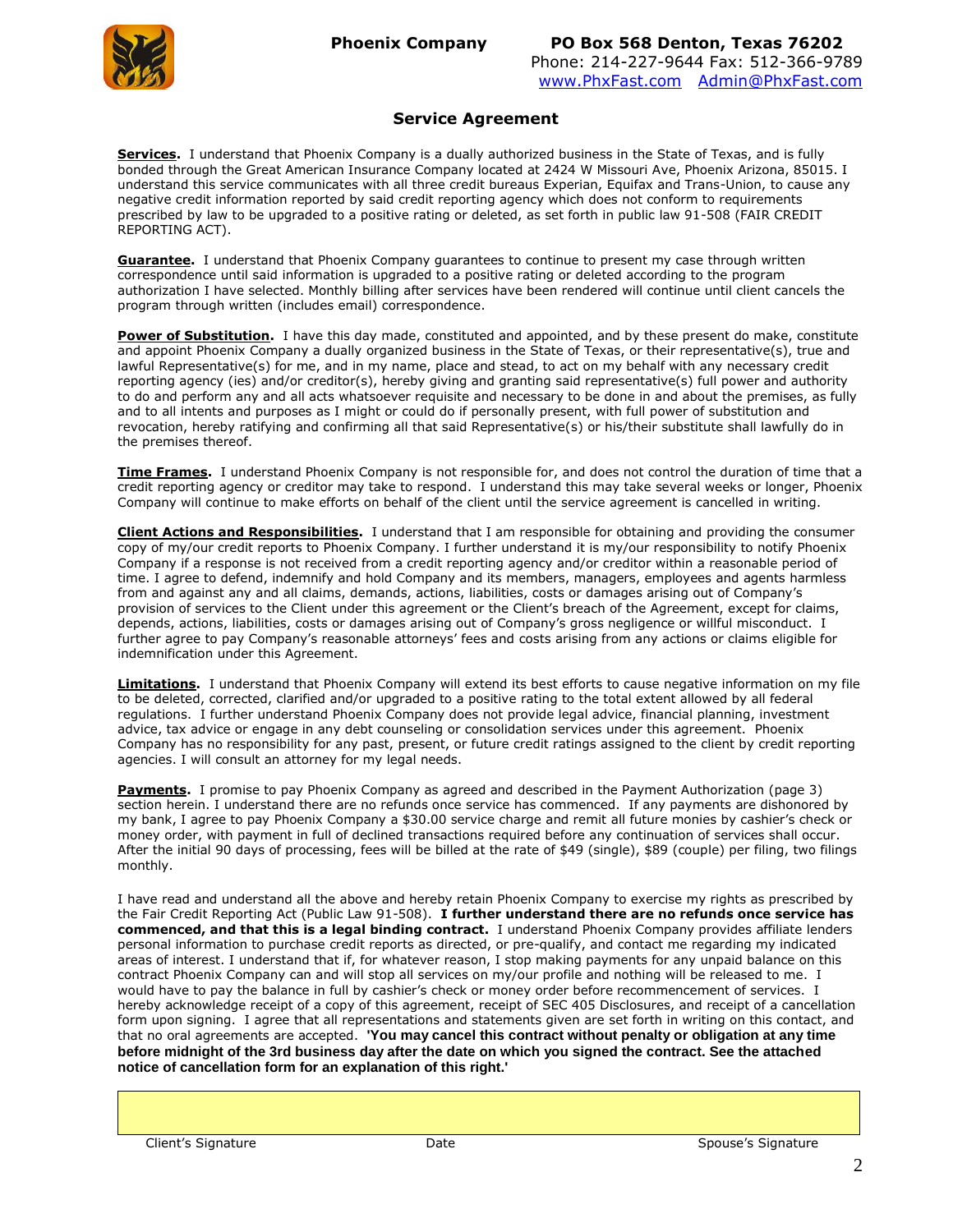

# Credit Repair Program Check List

# **Return by Fax or E-Mail: (Pages 2-5)**

- 1) Program Selection Page 2
- 2) \_\_\_ Services Agreement Page 3
- 3) Billing Information Page 4
- 4) \_\_\_ Personal Information -Page 5

# **Include:**

- 4) Copy Driver License (client & spouse if applicable)
- 5) \_\_\_ Social Security Card (client & spouse if applicable)

(Enlarge cards 150% for easy legibility)

- 6) Utility bill showing current address
- 7) \_\_\_ Your Check Reports or Check Report purchase authorization

# **Billing Information**

I/We hereby authorize the release of personal information to affiliated companies for the purpose of purchase of the credit reports on my/our behalf. This authorization expires 30 days from the date indicated below.

I certify that I am the authorized account holder for this credit card account and authorize billing for my credit repair services and / or credit reports as indicated by my signature or initials. Billing receipt will read "**TORCHWOOD, LLC "**

|  | $CVC#$ - $-$ - $-$ - $-$ - $-$ - $-$ - $(3 \# 's \text{ on back}) (4 \# 's \text{ on front }$ Amex) |
|--|-----------------------------------------------------------------------------------------------------|
|  |                                                                                                     |
|  |                                                                                                     |
|  |                                                                                                     |
|  |                                                                                                     |
|  |                                                                                                     |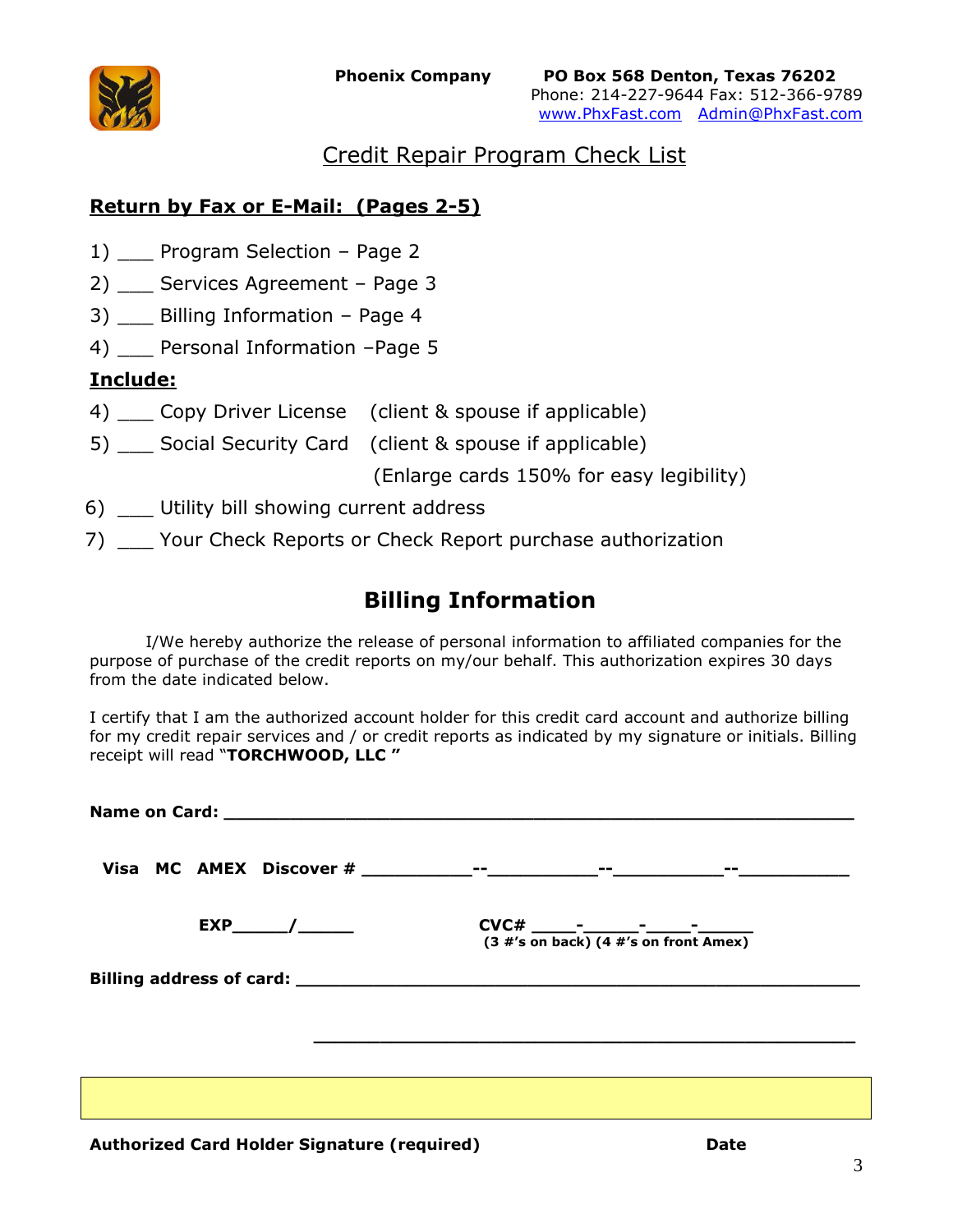

**Phoenix Company** 

## **Personal Information Form**

| Name<br>First:                     | Client |  |  | Spouse               |                                                                                                      |
|------------------------------------|--------|--|--|----------------------|------------------------------------------------------------------------------------------------------|
| Middle:                            |        |  |  |                      |                                                                                                      |
| Last:                              |        |  |  |                      |                                                                                                      |
| Soc. Sec. No:                      |        |  |  |                      |                                                                                                      |
| Date of Birth:                     |        |  |  |                      |                                                                                                      |
|                                    |        |  |  |                      |                                                                                                      |
| Present Address:<br>Street:        |        |  |  |                      |                                                                                                      |
| Apt:                               |        |  |  |                      |                                                                                                      |
| City:                              |        |  |  |                      |                                                                                                      |
| State/Zip:                         |        |  |  |                      |                                                                                                      |
| County                             |        |  |  |                      |                                                                                                      |
| How Long:                          |        |  |  |                      |                                                                                                      |
| Phone & Email<br>Home:             |        |  |  |                      |                                                                                                      |
| Work:                              |        |  |  |                      |                                                                                                      |
| Cell:                              |        |  |  |                      |                                                                                                      |
| Fax:                               |        |  |  |                      |                                                                                                      |
| Email:                             |        |  |  |                      |                                                                                                      |
| <b>Previous Address</b><br>Street: |        |  |  |                      |                                                                                                      |
| Apt:                               |        |  |  |                      |                                                                                                      |
| City:                              |        |  |  |                      |                                                                                                      |
| State/Zip:                         |        |  |  |                      |                                                                                                      |
| <b>Other Information</b>           |        |  |  |                      |                                                                                                      |
| Autos:                             |        |  |  | Year Make Model Bank | Monthly payment                                                                                      |
|                                    |        |  |  |                      |                                                                                                      |
|                                    |        |  |  |                      |                                                                                                      |
|                                    |        |  |  |                      | My planned use of good credit is for: _____Mortgage_______ Auto______ Credit Cards______ Loans       |
|                                    |        |  |  |                      | What is your time line for your plans? $\frac{1}{2}$ 1-3 $\frac{1}{2}$ 4-6 $\frac{1}{2}$ 7-12 months |
|                                    |        |  |  |                      | Found Phoenix Company on: WEB / PRINT MEDIA / Referred By: _____________________                     |
|                                    |        |  |  |                      | Have lenders contact me for: ______Home Purchase/ REFI _______ Banking _______ Auto Loans            |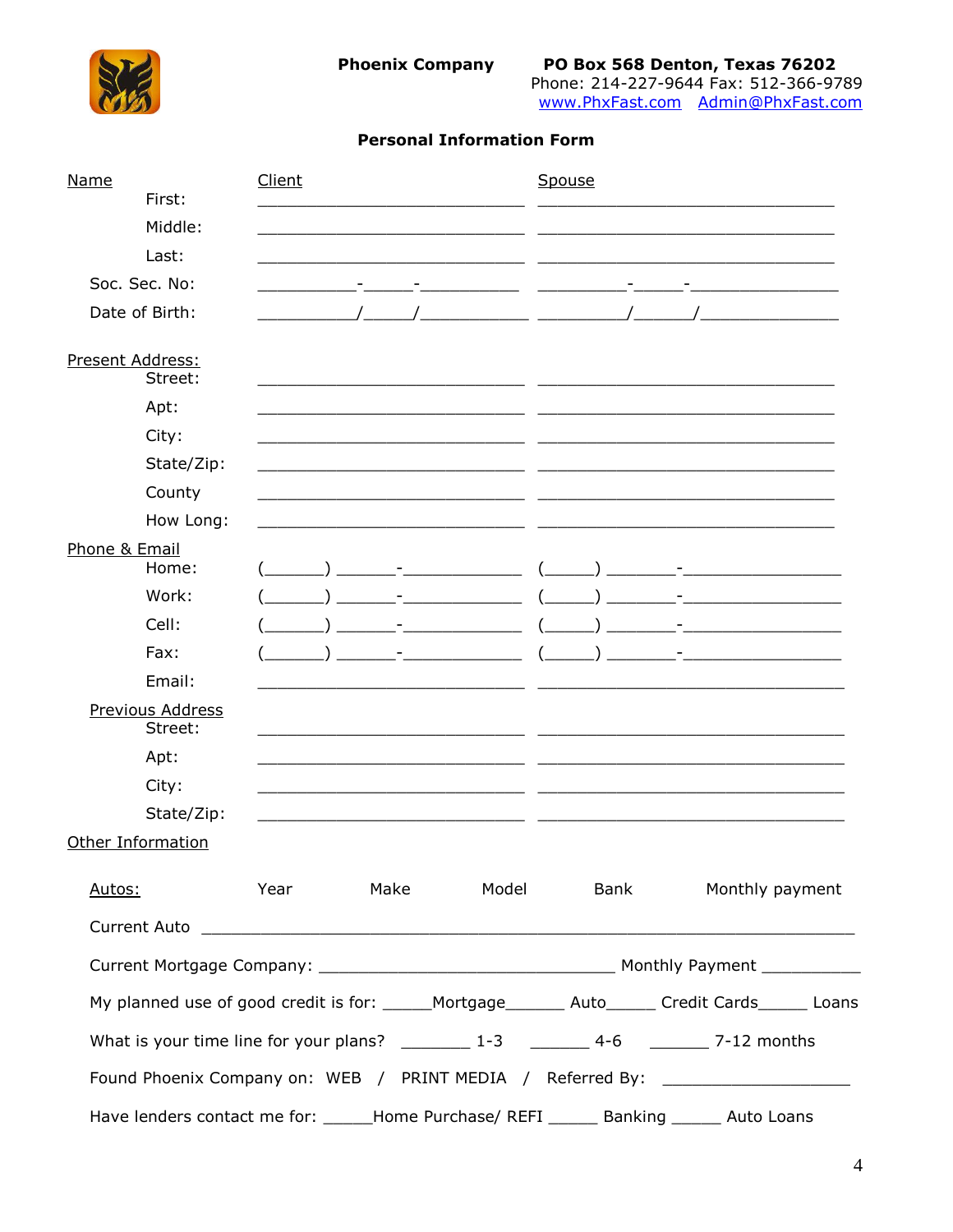

### **'Notice of Cancellation'**

'You may cancel this contract, without any penalty or obligation, at any time before midnight of the 3rd day which begins after the date the service agreement contract is signed by you.

To cancel this contract, mail or deliver a signed dated copy of this cancellation notice, or any other written notice to Phoenix Company at PO BOX 568, Denton Texas, 76202 before midnight on

 $(\underline{\hspace{1.5cm}})$ .

Fill in date of third day after contract date in blank provided.

I hereby cancel this transaction,

 $($ 

Fill in date of client agreement signature.

**Client Signature** Date